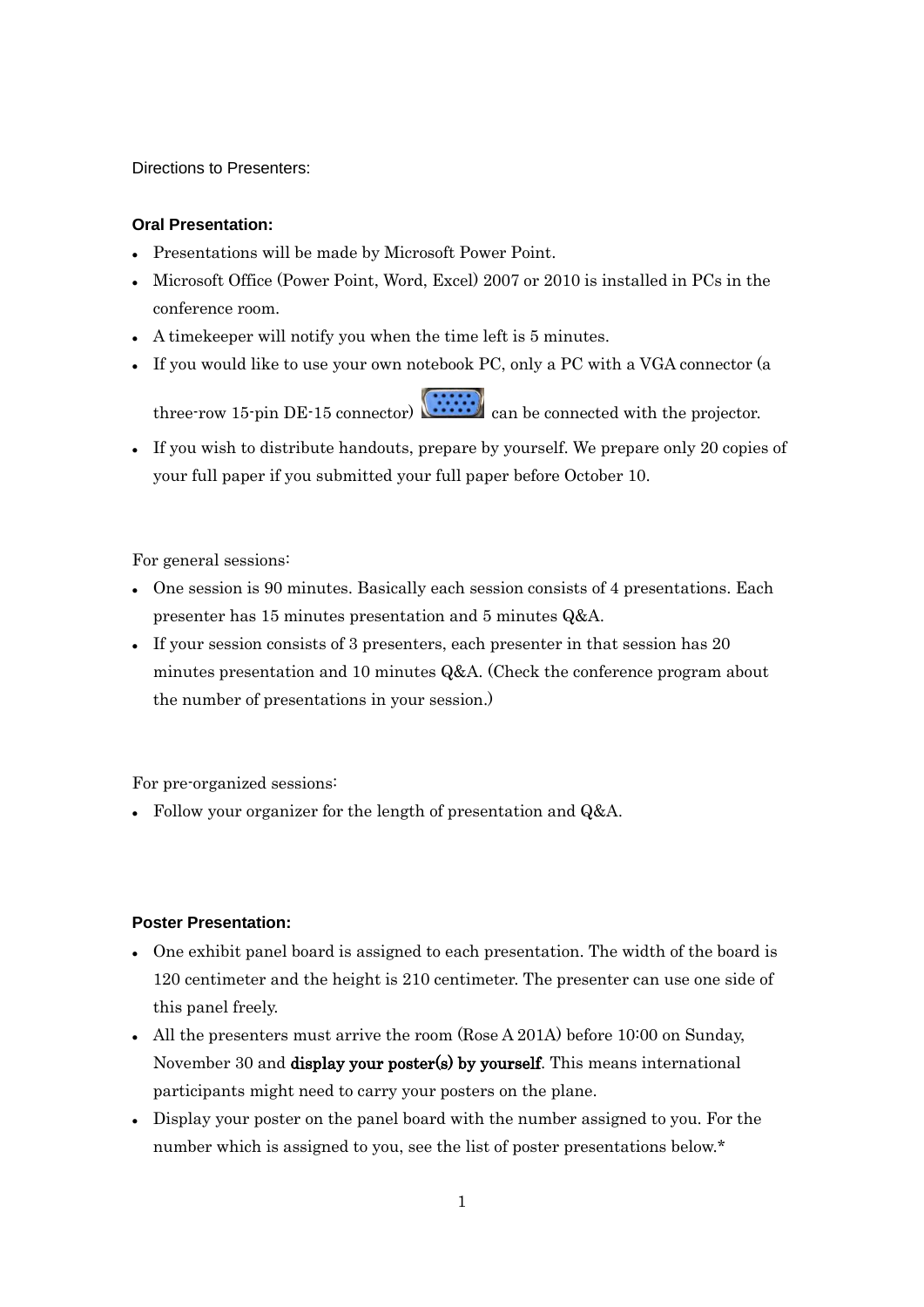- Display your poster using thumbtacks. Thumbtacks are prepared in the room.
- Presenters are expected to stay beside your posters for 90 minutes during the designated time period in the program. When audiences visit in front of your posters, start talking.
- The posters continue to be posted in the room from 10:15 to 16:30 on Sunday, November 30.
- Remove your poster between 16:30 and 17:00. The posters posted after 17:00 will be disposed by the organizing committee.

| Sunday, November 30 10:15-11:45                                                                             |   |
|-------------------------------------------------------------------------------------------------------------|---|
| "Demand Forecasting for Pharmacy Technicians of the General Hospitals and Private                           |   |
| Hospitals in Northern Thailand in the Year 2013-2022 by System Dynamics                                     | 1 |
| Modeling," Nicha Suriyakanont <sup>1</sup> , Sakon Supakul <sup>2</sup> and Thosaporn Promwong <sup>3</sup> |   |
| <sup>1</sup> Sirindhorn College of Public Health, Phitsanulok, Thailand                                     |   |
| <sup>2</sup> Faculty of Pharmacy, Chiang Mai University, Chiang Mai, Thailand                               |   |
| <sup>3</sup> Faculty of Engineering, Chiang Mai University, Chiang Mai, Thailand                            |   |
| "Tobacco Smoking Survey in the Higher-Education Network: A Pilot Study in Schools of                        |   |
| Engineer in a Northeast Province of Thailand," Supawadee Chaidachatorn and                                  | 2 |
| Ratchanee Choonkor, Boromarajonani College of Nursing, Nakhonratchasima,                                    |   |
| Thailand                                                                                                    |   |
| "Research on network sexual content influence on young women," Li Yongjian, China                           | 3 |
| Youth University of Political Studies, China                                                                |   |
| "The Effect of the Dietary Education Through Korat Song for Thai Type II Diabetic                           |   |
| Patients," Wiparat Suwanwaiphatthana, Jongkolnee Tuicharoen and Patchareeporn                               | 4 |
| Kumram, Boromarajonani College of Nursing, Nakhon Ratchasima, Thailand                                      |   |
| "Stress and Mental Health of Baccalaureate Nursing Students From the Five Southern                          |   |
| Border Provinces of Thailand," Duangrat Kathalae, Boromarajonani College of                                 | 5 |
| Nursing, Nakhonratchasima, Thailand                                                                         |   |
| "The Relating Factors to Health Promoting Behaviors of Diabetes Mellitus type 2 Patients                    |   |
| Treated at Nongkratum Primary Care Unit, Muang District, Nakhonratchasima,"                                 |   |
| Thassanee Thipsungnoen, Praphaphon Suemram and Apiradee Sooksangdown,                                       | 6 |
| Boromarajonani College of Nursing, Thailand                                                                 |   |
| "PREPARING THE FAMILY FOR AGING CARE SUPHANBURI PROVINCE,                                                   |   |
| THAILAND," Umakorn Jaiyungyuen, Supaporn Voraroon, Sarinthorn Mangkamanee                                   | 7 |
| and Chakkrit Luk-in, Boromarajonani College of Nursing, Suphanburi, Thailand                                |   |

## \* The list of poster presentations with the assigned numbers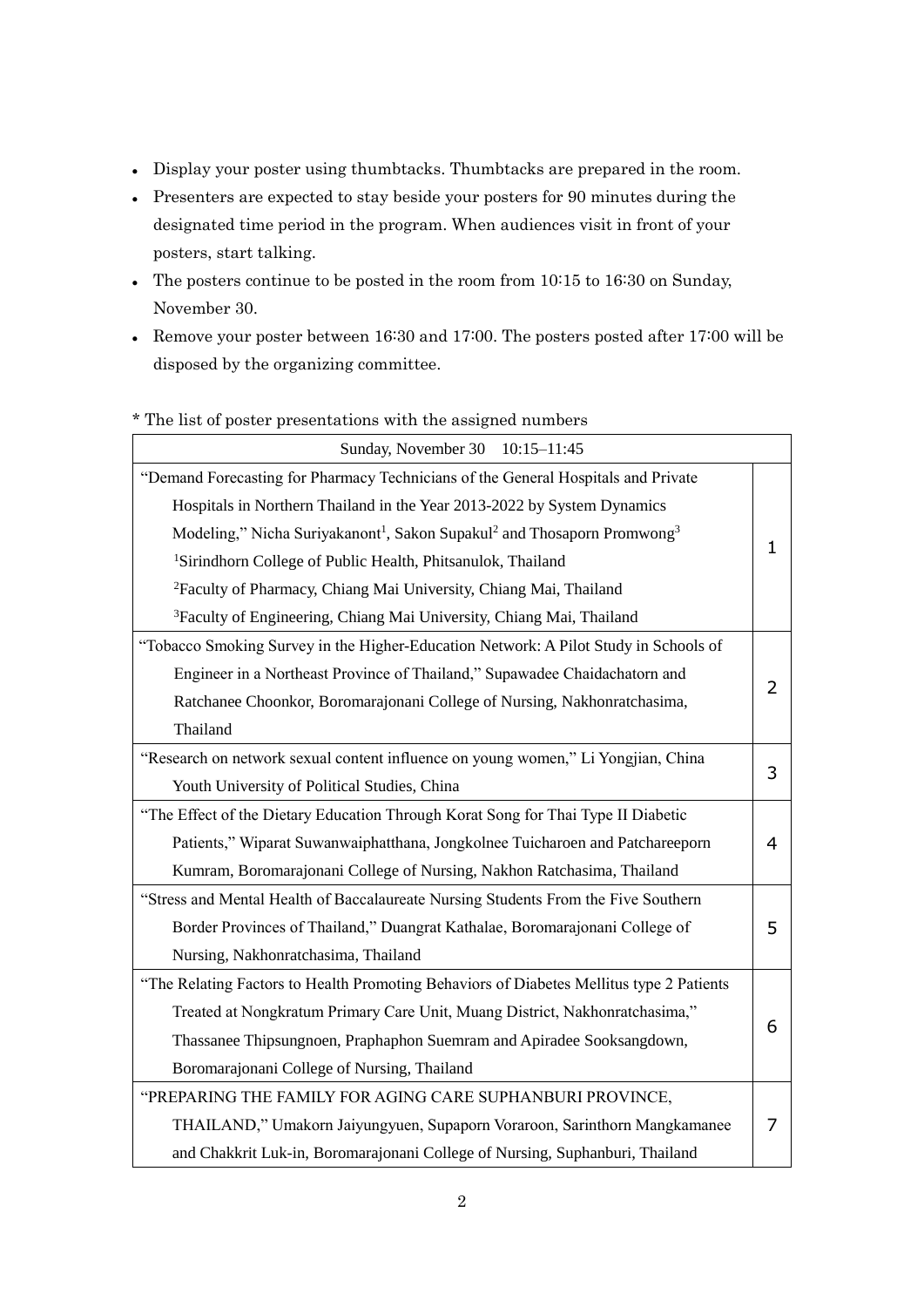| "Understanding SNS usage behavior in college students: Application of the Planned                                |    |
|------------------------------------------------------------------------------------------------------------------|----|
| Behavior Theory," Min-jeong Kim <sup>1</sup> and Kyo heon Kim <sup>2</sup>                                       |    |
| <sup>1</sup> Dep. of Psychology, Chungnam National University                                                    | 8  |
| <sup>2</sup> Dep. of Psychology, Chungnam National University                                                    |    |
| "Client Satisfaction of Academic Service focusing on Health Education Provided by                                |    |
| Nursing Instructors and Nursing Students from Boromarajonani College of Nursing,                                 |    |
| Nakhonratchasima," Supisara Suwanchat <sup>1,2</sup> , Laorwan Oungsakul <sup>1</sup> and Rumpai                 |    |
| Munsraket <sup>1</sup>                                                                                           | 9  |
| <sup>1</sup> Boromarajonani College of Nursing, Nakhonratchasima, Thailand                                       |    |
| <sup>2</sup> Boromarajonani College of Nursing, Nakhonratchasima, Thailand                                       |    |
| <sup>3</sup> Boromarajonani College of Nursing, Nakhonratchasima, Thailand                                       |    |
| "The Study Relationship Between Drinking Coffee and Doing exercise with Bone Mass                                |    |
| Density of Women Who Work in Boromarajonani College of Nursing, Nakhon                                           |    |
| Ratchasima," Laorwan Oungsakul, Jidapa Jittasusuttho and Wanna                                                   | 10 |
| Tananupapphaisan, Boromarajonani College of Nursing, Nakhonratchasima,                                           |    |
| Thailand                                                                                                         |    |
| "The Perception towards Illness and Chemotherapy of Breast Cancer North-Eastern                                  |    |
| Women," Kotchakorn Kaewprom <sup>1</sup> , Orusa Thammanitkij <sup>2</sup> , Rattaikarn Kuedchern <sup>2</sup> , |    |
| Punnapika Somdee <sup>3</sup> and Rapeepan Sawadsingh <sup>3</sup>                                               |    |
| <sup>1</sup> Boromarajonani College of Nursing Nakhon Ratchasima, Thailand                                       | 11 |
| <sup>2</sup> Borommaratchonnani, Nakhon Ratchasima, Thailand                                                     |    |
| <sup>3</sup> Maharat Nakhon Ratchasima Hospital, Thailand                                                        |    |
| "The Study on Satisfaction towards Organization Capital of Personnel at                                          |    |
| Boromarajonani College of Nursing, Nakhon Ratchasima Fiscal Year 2014,"                                          |    |
| Jidapa Jittasusuttho, Laorwan Uengsakul and Thananat Sakrasan,                                                   | 12 |
| BOROMRATCHACHONNANEE NACHONRATCHASIMA NURSING                                                                    |    |
| COLLEGE, Thailand                                                                                                |    |
| "Study of Health Status of Autistic Children, Knowledge and Stress Level of Caregivers                           |    |
| of Children with Autism Received a Service Suphanburi Province, Thailand,"                                       | 13 |
| Prawida Photong, Supattra Chansuwan, Soontaree Kachat and Sauwalak                                               |    |
| Sanchalad, Boromarajonani college of nursing, Suphanburi, Thailand                                               |    |
| "The Effect of Internet Addiction and Honesty on On-line Ethical Problem for Adult,"                             |    |
| Ye-seul Lee <sup>1</sup> , Min-jeong Kim <sup>2</sup> and Kyo-heon Kim <sup>3</sup>                              |    |
| <sup>1</sup> Chungnam National University, Korea                                                                 | 14 |
| <sup>2</sup> Chungnam National University                                                                        |    |
| <sup>3</sup> Chungnam National University                                                                        |    |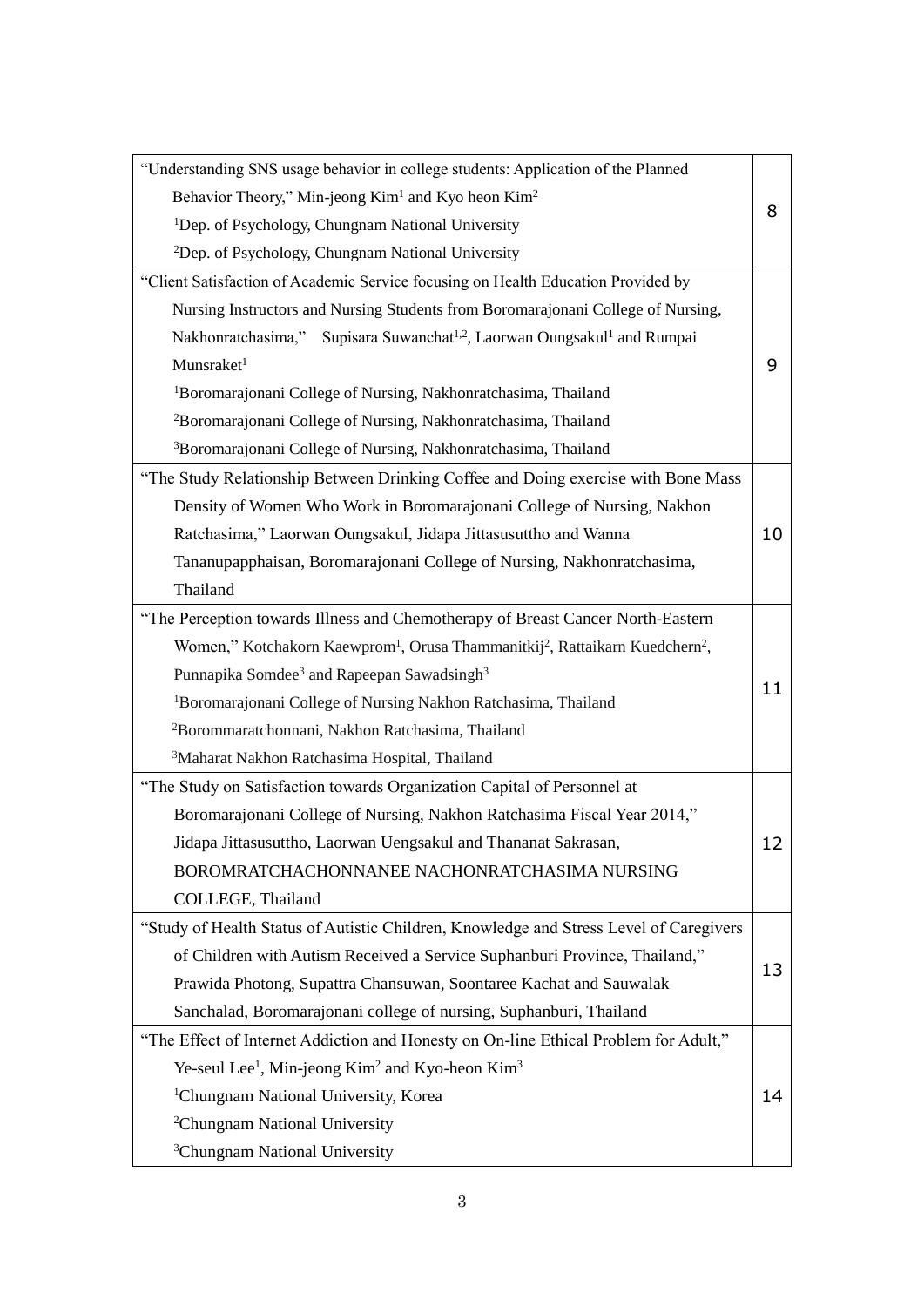| "A Survey of Health Status and Body Mass Index of Clients Participating in a Health                                                           |    |
|-----------------------------------------------------------------------------------------------------------------------------------------------|----|
| Promotion Project at a Buddhist Foundation in Northeast Thailand," Wipawee                                                                    |    |
| Ponkaew, Daungrat Kathalae, Nichapat Ratsakul, Wichitra Nawanantawong,                                                                        | 15 |
| Wiparat Suwanwaiphatthana and Thanatphon Kulsaentoa, Boromarajonani College                                                                   |    |
| of Nursing Nakhon Ratchasima, Thailand                                                                                                        |    |
| "The Environment and classified area of NR Homestay, Samutsongkhram Province,"                                                                | 16 |
| Sopacha Eamopas, University of the Thai Chamber of Commerce, Thailand                                                                         |    |
| "Uses of Mass Media and Online Media among Students in Colleges under Jurisdiction                                                            |    |
| of the Praboromarajchanok Institute of Health Workforce Development," Associate                                                               |    |
| Prof. Jantima Kheokao, PhD, School of Communication Arts, University of the                                                                   | 17 |
| Thai Chamber of Commerce, Thailand                                                                                                            |    |
| Sunday, November 30<br>$13:15 - 14:45$                                                                                                        |    |
| "Factors impacting nursing students on the difference of perception levels of stigma                                                          |    |
| about receiving counseling," Kotchakorn Kaewprom and Apiradee Sooksangdow,                                                                    | 18 |
| Boromarajonani College of Nursing Nakhon Ratchasima, Thailand                                                                                 |    |
| "Pathway model of problem gambling focused on child abuse, self-esteem and an                                                                 |    |
| irrational belief," Chang hyun Jung <sup>1,2,3</sup> , Ji su Jeon <sup>2</sup> and Kyo heon Kim <sup>3</sup>                                  |    |
| <sup>1</sup> Department of psychology, Chungnam university, Korea                                                                             | 19 |
| <sup>2</sup> Department of psychology, Chungnam university, Korea                                                                             |    |
| <sup>3</sup> Department of psychology, Chungnam university, Korea                                                                             |    |
| "The Effect of Instructional Video Compact Physiotherapy of Cerebrovascular                                                                   |    |
| Accidents for Village Health Volunteers," Jongkolnee Tuicharoen <sup>1</sup> , Wiparat                                                        |    |
| Suwanwaiphattana <sup>2</sup> , Nattineeporn Chantaranothai <sup>3</sup> , Warunya Dondee <sup>4</sup> , Siriporn                             |    |
| Pakdeekit <sup>5</sup> and Manop Phasom <sup>6</sup>                                                                                          |    |
| <sup>1</sup> Boromarajonani College of Nursing, Nakhon Ratchasima, Thailand                                                                   |    |
| <sup>2</sup> Boromarajonani College of Nursing, Nakhon Ratchasima, Thailand                                                                   | 20 |
| <sup>3</sup> Boromarajonani College of Nursing, Nakhon Ratchasima, Thailand                                                                   |    |
| <sup>4</sup> Maharat Nakhon Ratchasima Hospital, Nakhon Ratchasima                                                                            |    |
| <sup>5</sup> Maharat Nakhon Ratchasima Hospital, Nakhon Ratchasima                                                                            |    |
| <sup>6</sup> Nongphalan Tambon Health Promoting Hospital, Nakhon Ratchasima                                                                   |    |
| "Differences between respondents and non-respondents of questionnaires from                                                                   |    |
| participants of Japan Environment & Children's Study in Toyama area," Mika                                                                    |    |
| Kigawa <sup>1</sup> , Hamazaki Kei <sup>1</sup> , Tanaka Tomomi <sup>1</sup> , Ito Miho <sup>1</sup> , Adachi Yuichi <sup>2</sup> and Inadera |    |
| Hidekuni <sup>1</sup>                                                                                                                         | 21 |
| <sup>1</sup> Toyama Regional Center for JECS, University of Toyama, Japan                                                                     |    |
| <sup>2</sup> Department of Pediatrics, Faculty of Medicine, University of Toyama                                                              |    |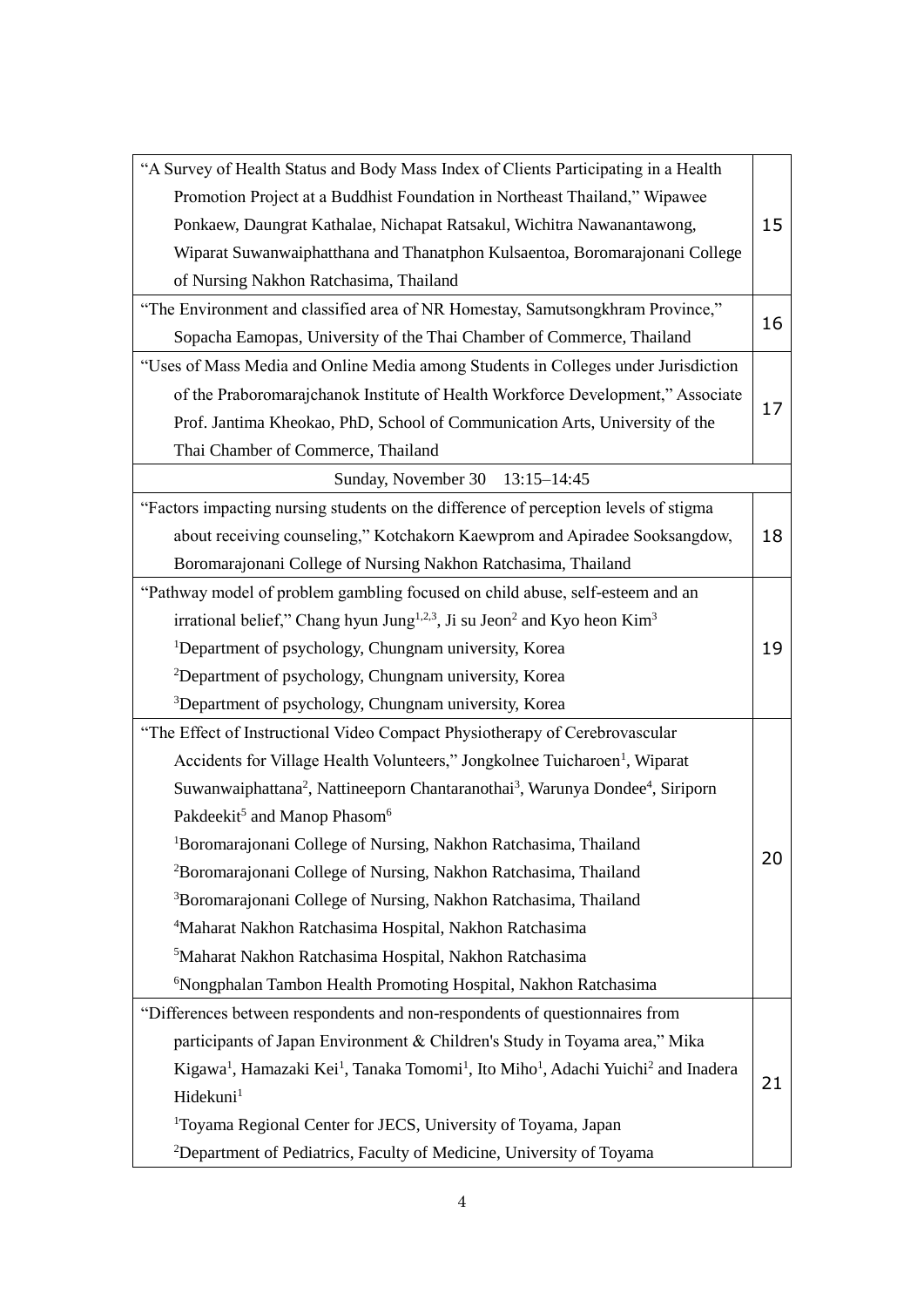| "Factors Affecting The Quality of Work Life and Work Happiness among Nursing                         |    |
|------------------------------------------------------------------------------------------------------|----|
| Instructors in Colleges of Nursing, Praboromarajchanok Institute, Ministry of                        | 22 |
| Public Health," Lakana Siratirakul, Wassana Uppor and Charoonlux Pongcharoen,                        |    |
| Boromarajonani College of Nursing, Suphanburi, Thailand                                              |    |
| "The Power of Living in the Present Moment among Diabetics," Kanchana                                |    |
| Thearmtanachok, Savika Sikkalaya, Mahachulalongkornrajavidyalaya University,                         | 23 |
| Thailand                                                                                             |    |
| "Factors of Gambling Addiction from the view of Public Health," Hyun ji Shin <sup>1</sup> and        |    |
| Kyo heon $Kim2$                                                                                      |    |
| <sup>1</sup> Chungnam National University, Korea                                                     | 24 |
| <sup>2</sup> Chungnam National University, Korea                                                     |    |
| "A comparative analysis of shoppers' information behavior in commercial districts and                |    |
| shopping malls using a questionnaire survey," Ryosuke Yoshimoto <sup>1</sup> , Fuyuki                |    |
| Yoshikane <sup>2</sup> and Takafumi Suzuki <sup>3</sup>                                              |    |
| <sup>1</sup> Graduate School of Library, Information and Media Studies, University of                | 25 |
| Tsukuba, Japan                                                                                       |    |
| <sup>2</sup> Faculty of Library, Information and Media Science, University of Tsukuba                |    |
| <sup>3</sup> Faculity of Sociology, Toyo University                                                  |    |
| "The Influence of Confirmation Bias on Irrational Decision-Making," Jisu Jeon <sup>1</sup> and       |    |
| Kyoheon $Kim2$                                                                                       | 26 |
| <sup>1</sup> Chung Nam National University, Korea                                                    |    |
| <sup>2</sup> Chung Nam National University, Korea                                                    |    |
| "The Results of the Buddhist Integrated Model of Caring End-of-Life Stage Cancer                     |    |
| Patients," Dutchanee Sinthuvongsanon, Pakthongchai Hospital, Thailand                                | 27 |
| "The Study on the perception of human resource management of personal at                             |    |
| Boromaratchajonnani of Nursing, Nakhon Ratchasima in fiscal year 2014,"                              |    |
| Thananat Sakrasan <sup>1</sup> , Laorwan Oungsakul <sup>2</sup> and Jidapa Jittasusudto <sup>3</sup> |    |
| <sup>1</sup> Boromaratchajonnani college of Nursing, Nakhon Ratchasima, Thailand                     | 28 |
| <sup>2</sup> Boromaratchajonnani college of Nursing, Nakhon Ratchasima, Thailand                     |    |
| <sup>3</sup> Boromaratchajonnani college of Nursing, Nakhon Ratchasima, Thailand                     |    |
| "The study of Helping Relationship of Nurses Preceptor and Stress level during Clinical              |    |
| Practice in Labor Room of fourth-year nursing students from class 54th;                              |    |
| Boromrajonani College of Nursing, Nakhonratchasima," Pitsamai Ubonsri,                               | 29 |
| Nuchamart Gaewgoontol and Pattamaporn Khongkhoontot, Boromrajonani                                   |    |
| College of Nursing Nakhonratchasima, Thailand                                                        |    |
| "The Handicapped Elderly Care Taking at Home by Community Network," Viliporn                         | 30 |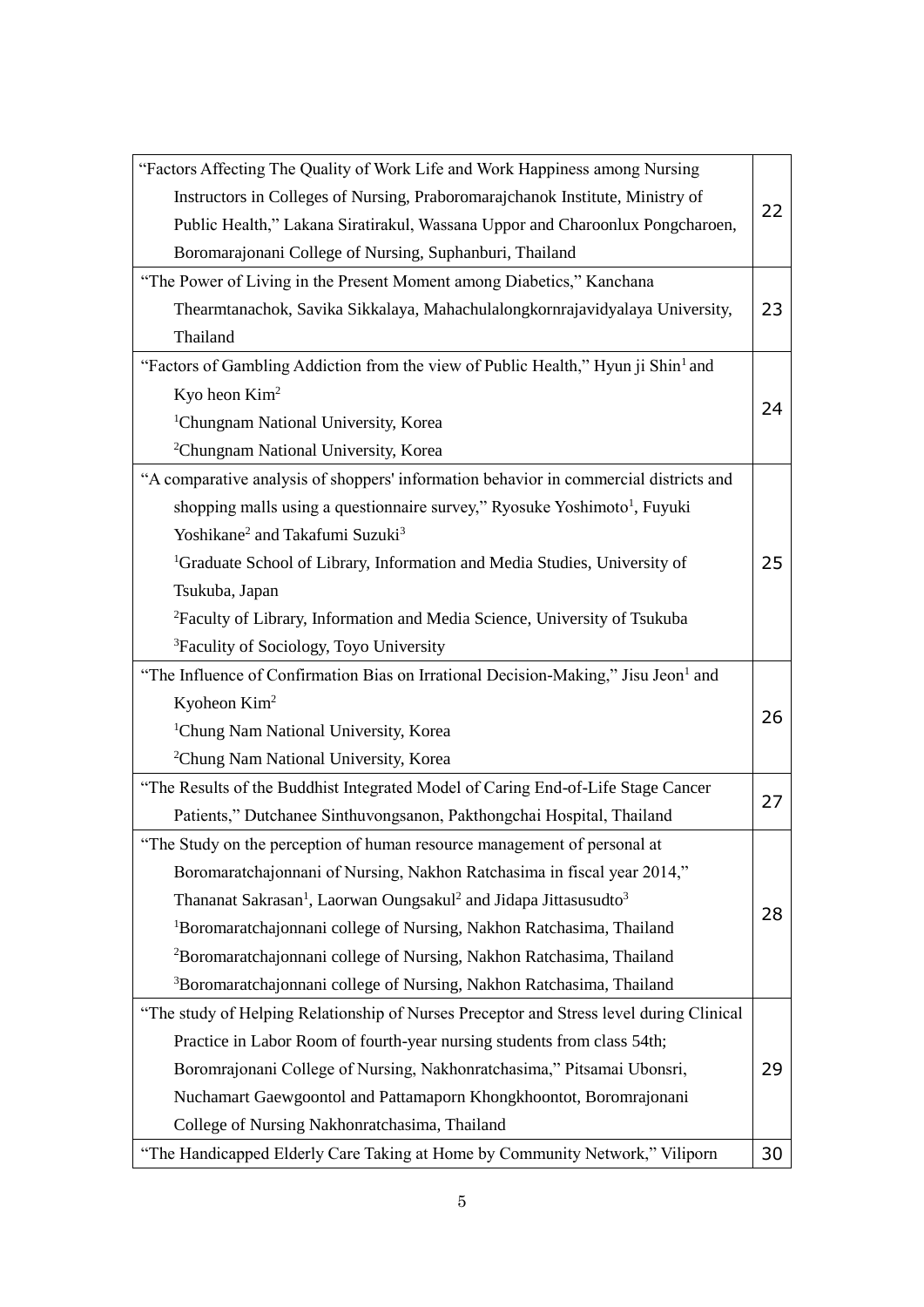| Runkawatt <sup>1</sup> , Siriwan Kuttiyawithayakoon <sup>2</sup> , Nongpaga Leelayana <sup>2</sup> , Sirinthip |    |
|----------------------------------------------------------------------------------------------------------------|----|
| Konsantia <sup>2</sup> , Pronthip Srisombul <sup>2</sup> and Yaowamal Tomyawit <sup>2</sup>                    |    |
| <sup>1</sup> Borommarajonnani Nakhonratchasima Nursing College, Thailand                                       |    |
| <sup>2</sup> Nakhonratchasima Health Provincial Office                                                         |    |
| "Alcohol product placement on television in Thailand," Anchalee Pichedpan <sup>1</sup> , Jantima               |    |
| Kheokao <sup>1</sup> , Siritorn Yingrengrueng <sup>2</sup> and Tassanee Krirkgulthorn <sup>2</sup>             |    |
| <sup>1</sup> University of the Thai Chamber of Commerce Thailand                                               | 31 |
| <sup>2</sup> Boromarajonani College of Nursing Saraburi, Thailand                                              |    |
| "Relationship between Internet Contents and Internet Addiction in Children," Su jeong                          |    |
| Lee <sup>1</sup> , Hyunji Shin <sup>2</sup> , Minjeong Kim <sup>2</sup> and Kyoheon Kim <sup>3</sup>           |    |
| <sup>1</sup> Chungnam national university, Korea                                                               |    |
| <sup>2</sup> Chungnam na                                                                                       | 32 |
| tional university, Korea                                                                                       |    |
| <sup>3</sup> Chungnam national university, Korea                                                               |    |
| <sup>4</sup> Chungnam national university, Korea                                                               |    |
| "The comparision of Two Screening Test for Depression in Pregnant Women," Piyarat                              | 33 |
| Sangbumrung, Boromarajonani College of Nursing, Nakhonratchasima, Thailand                                     |    |
| "Does the school-based program, physical activity and balance of food consuming style                          |    |
| improve the effectiveness of childhood obesity prevention?," Dussadee Triyawong,                               | 34 |
| Boromarajajonani college of Nursing, Nakhon Ratchasima, Thailand                                               |    |
| Sunday, November 30<br>$15:00 - 16:30$                                                                         |    |
| "The Satisfaction to The Facilities That are Conducive to Learning of Student Nurses in                        |    |
| Boromarajonani College of Nursing Nakhonratchasima Year 255," Prayoon                                          |    |
| Artlaor, Laorwan Oungsakul, Valaporn Tunthasuvanna, Manothai Wongsala and                                      | 35 |
| Udomluk Knajanarungsichai, Boromarajonani College of Nursing                                                   |    |
| Nakhonratchasima, Thailand                                                                                     |    |
| "Knowledge and Factors Related to Tobacco Smoking of Undergrads in Nakhon                                      |    |
| Ratchasima, Thailands," Ratchanee Choonkor and Supawadee Chaidachatorn,                                        | 36 |
| Boromarajonani college of nursing, Nakhon Ratchasima, Thailand                                                 |    |
| "Public opinion on the reliance of Thai Government: Case Study of High school student                          |    |
| in Thailand during 2014," Naksit Sakdapat <sup>1,2,3</sup> , Pornpong Sakdapat <sup>2</sup> and Ploytip        |    |
| Wanitmaniboot <sup>3</sup>                                                                                     | 37 |
| <sup>1</sup> National Institute of Development Administration                                                  |    |
| <sup>2</sup> National Institute of Development Administration                                                  |    |
| <sup>3</sup> Chulalongkorn University                                                                          |    |
| "Facebook users' upward and downward comparisons with others' standard of living                               | 38 |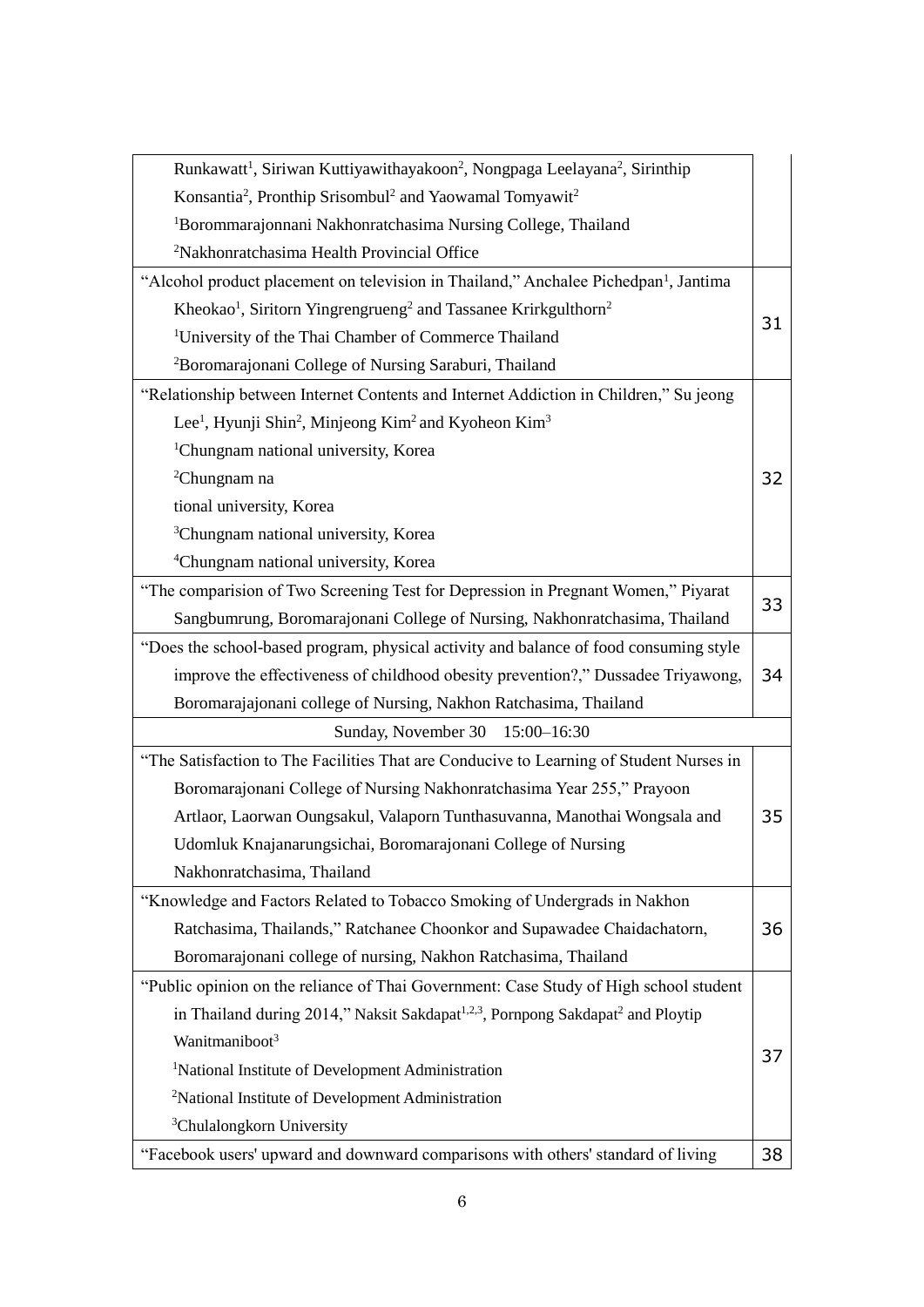| and their life satisfaction: Exploring the comparative impact of Facebook friends                              |    |
|----------------------------------------------------------------------------------------------------------------|----|
| versus surrounding people," Indeok Song <sup>1</sup> and Hyeseung Yang <sup>2</sup>                            |    |
| <sup>1</sup> Joongbu University, Korea                                                                         |    |
| <sup>2</sup> Kyungsung University                                                                              |    |
| "Attitudes toward Elderly of Nursing Students under Praboromarachanok Institute                                |    |
| Ministry of Public Health, Thailand," Kanyarat Ubolwan <sup>1</sup> , Tassanee                                 |    |
| Krirkgulthorn <sup>2</sup> , Jantima Kheokao <sup>3</sup> , Thitarat Sarkongdang <sup>4</sup> and Suwanna      |    |
| Vudhironarit <sup>5</sup>                                                                                      |    |
| <sup>1</sup> Boromarajonani College of Nursing Saraburi, Thailand                                              | 39 |
| <sup>2</sup> Boromarajonani College of Nursing Nakhon Ratchasima, Thailand                                     |    |
| <sup>3</sup> University of the Thai Chamber of Commerce, Thailand                                              |    |
| <sup>4</sup> Boromarajonani College of Nursing Bangkok, Thailand                                               |    |
| <sup>5</sup> Boromrajonani College of Nursing Cholburi, Thailand                                               |    |
| "Reflection on postpartum clinical learning experiences guided by KORAT Model of                               |    |
| reflection among nursing student, Thailand," Wareewan Siriwanij, Waraporn                                      |    |
| Tantawatana, Suchada Wongsawart and Nattineeporn Chantaranotai,                                                | 40 |
| BOROMARAJONANI COLLEDGE OF NURSING, NAKHONRATCHASIMA,                                                          |    |
| Thailand                                                                                                       |    |
| "Survey of cigarette use and media exposure among Thai adolescents," Prapas Thana <sup>1</sup> ,               |    |
|                                                                                                                |    |
| Siritorn Yingrengreung <sup>2</sup> and Jantima Kheokao <sup>3</sup>                                           |    |
| <sup>1</sup> Boromarajonani College of Nursing Saraburi, Thailand                                              | 41 |
| <sup>2</sup> Boromarajonani College of Nursing Bangkok                                                         |    |
| <sup>3</sup> University of the Thai Chamber of Commerce                                                        |    |
| "The Thai version of Kogan's Attitude toward Old People (Kogan's OP): Evaluation of                            |    |
| validity and reliability assessment, Kannika Hansoongnoen <sup>1</sup> , Tassanee                              |    |
| Krirkgulthorn <sup>1</sup> , Viliporn Runkawatt <sup>1</sup> , Siritorn Yingrengreung <sup>2</sup> and Jantima |    |
| Kheokao <sup>3</sup>                                                                                           | 42 |
| <sup>1</sup> Nakhonratchasima Nursing College, Thailand                                                        |    |
| <sup>2</sup> Boromarajonnani Nursing College, Bangkok, Thailand                                                |    |
| <sup>3</sup> University of the Thai Chamber of Conference                                                      |    |
| "Fruit and vegetable consumption, eating habits, and intention to increase consumption                         |    |
| of Thai students," Kingtip Phasuktoy <sup>1</sup> , Siritorn Yingrengreung <sup>2</sup> and Prakit             |    |
| Ratchawat <sup>3</sup>                                                                                         |    |
| <sup>1</sup> Boromarajonani College of Nursing Saraburi, Thailand                                              | 43 |
| <sup>2</sup> Boromarajonani College of Nursing Bangkok, Thailand                                               |    |